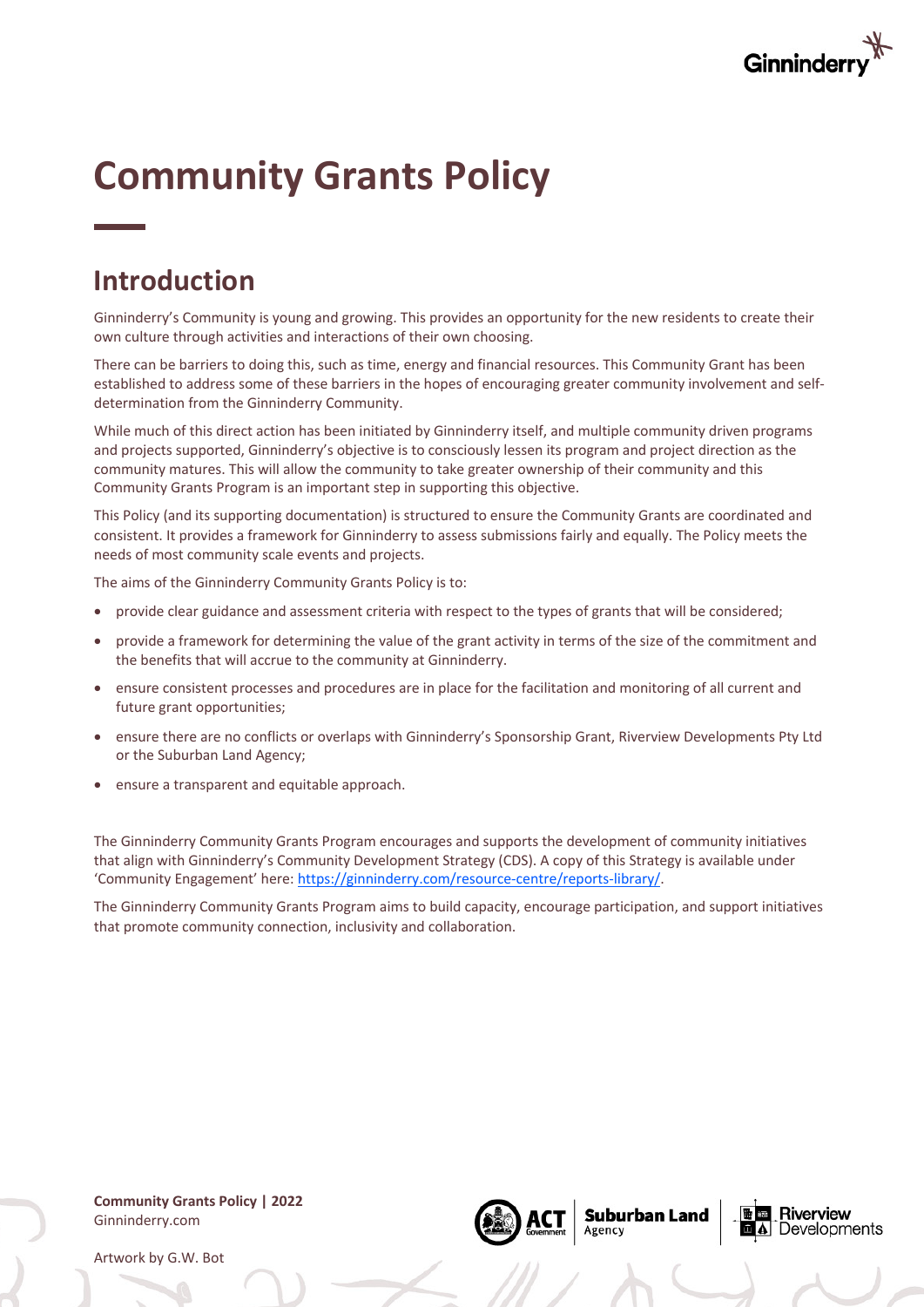

# **Guidelines**

These guidelines cover all outgoing donations and grants arrangements, both financial and in-kind, between Ginninderry and members of the Ginninderry community.

### **1. Objectives**

The Community Grants have an objective to support:

- Health & Wellbeing
- Nature & Custodianship
- **Belonging**
- Local Economy
- **Creativity**

In assessing an application for support, we will consider how it meets one or more of these objectives.

### **2. Forms of grant support**

Up to four community grants will be provided totalling \$10,000. In-kind support may also be provided. Examples of in-kind support include:

- promotional or advertising opportunities;
- access to Ginninderry facilities and programs;
- merchandise and resources.

The financial value of any in-kind support will be clearly defined in cooperation with Ginninderry's Community Development Manager to ensure consistency across all in-kind sponsorships entered. Financial support must be utilised within a twelve-month period

### **3. Criteria**

To ensure that grants funding is allocated equitably and effectively, applicants must meet the following criteria:

- a) Demonstrate their commitment to the principles of Ginninderry's Community Development Strategy 2021- 2025
- b) Comply with the program guidelines.
- c) Address an identified community need
- d) Support the vision of the Ginninderry Project
- e) Demonstrate clear value for money, and
- f) Applicant contributions to the project will strengthen the application.

General eligibility criteria is outlined below:

- a) Only one application may be submitted during a Community Grants cycle.
- b) Funds must be expended within the twelve-month period, unless otherwise approved.
- c) Applications cannot receive funding from both Ginninderry Grants Programs (Community and Sponsorship)
- d) Retrospective funding is ineligible.
- e) Applications for sponsorship must be submitted by 5pm, 20 May 2022.

**Community Grants Policy | 2022** Ginninderry.com



**Suburban Land** Agency

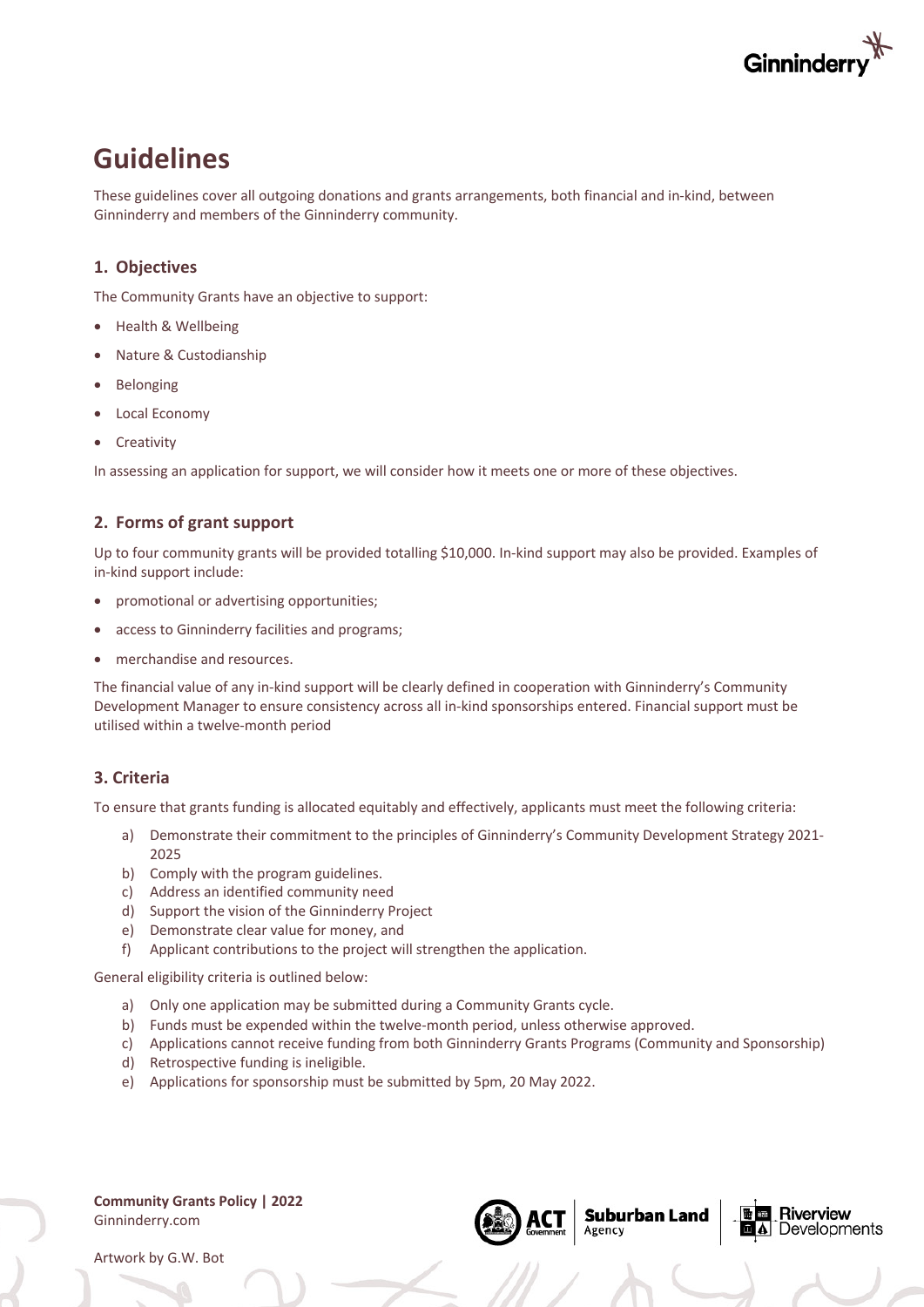

### **4. Key Focus Areas**

Ginninderry will consider funding opportunities which fall broadly under five key areas:

#### a) Health & Wellbeing

The health and wellbeing of Ginninderry residents will be supported in numerous ways that address preventative healthy living initiatives and the provision of health care services. All members of the community will have the opportunity to maintain or improve their state of health and sense of wellbeing where they live through access to social opportunities, outdoor areas, recreational and play spaces, transport links and health care services. The opportunities that are made available are safe and accessible taking into regard the needs of the different residents through consideration of gender, age, culture, and ability.

#### b) Nature & Custodianship

Nature and custodianship will be fostered through raising the awareness in Ginninderry's residents of the importance of preserving the location's natural biodiversity. They will also develop a sense of responsibility for a sustainable future of their place through reflection and respect of the past contributions and experiences of traditional Aboriginal owners and European settlers.

#### c) Belonging

Fostering belonging within communities in the Ginninderry project is a priority focus area. Belonging encompasses inclusion of all ages, abilities, gender, sexuality, and cultural backgrounds. It supports the organic and natural development of connections within community that help shape individual and collective identity and promote feelings of safety and security and "being part of something". A connected community is a more active and engaged community. Residents are more likely to identify positively with the place in which they live, feel pride and commitment for, and are more likely to participate and contribute to its continued growth and development.

#### d) Local Economy

The local economy initiative aims to support the development of robust sustainable businesses and local access to quality employment for residents. In line with Ginninderry's commitment to social, and environmental wellbeing and sustainability, consideration will be made to target and encourage businesses that offer social, environmental, and economic value and benefits to the community in the immediate and longer term. It may be advisable to look to alternative ownership and business models to facilitate these aims.

#### e) Creativity

Recognition of the close link between creativity, innovation, and the role of arts in improving liveability underpins the focus area of creative community. Participation in arts and culture contributes to the vibrancy and creativity of a community. Participation can take different forms – an engaged audience member, a performer, artist, maker, arts worker, or student of arts, and be accessible and reflect the diversity of culture and heritage within community.

Community arts is created through the creative collaboration and relationships formed between professional artists and communities. It responds to the community's desire to achieve both creative and social outcomes. It is therefore more than art in the community, rather art that creates a sense of community.

#### **5. Administration and approvals**

Requests will be evaluated based on information provided in the Submission Details. All applications for funding by Ginninderry will be approved solely at the discretion of the Project Director.

The annual budget of \$10,000 will be amortised over the five key focus areas. For all grants the applicant will be required to sign a sponsorship agreement.

Successful applicants will be notified by email on 6 June 2022. If the program or project delivery is to be on site at a Ginninderry-managed venue, successful applicants will also need to complete the Ginninderry Risk Management template. Unsuccessful applicants will be notified by email.

**Community Grants Policy | 2022** Ginninderry.com



**Suburban Land** 

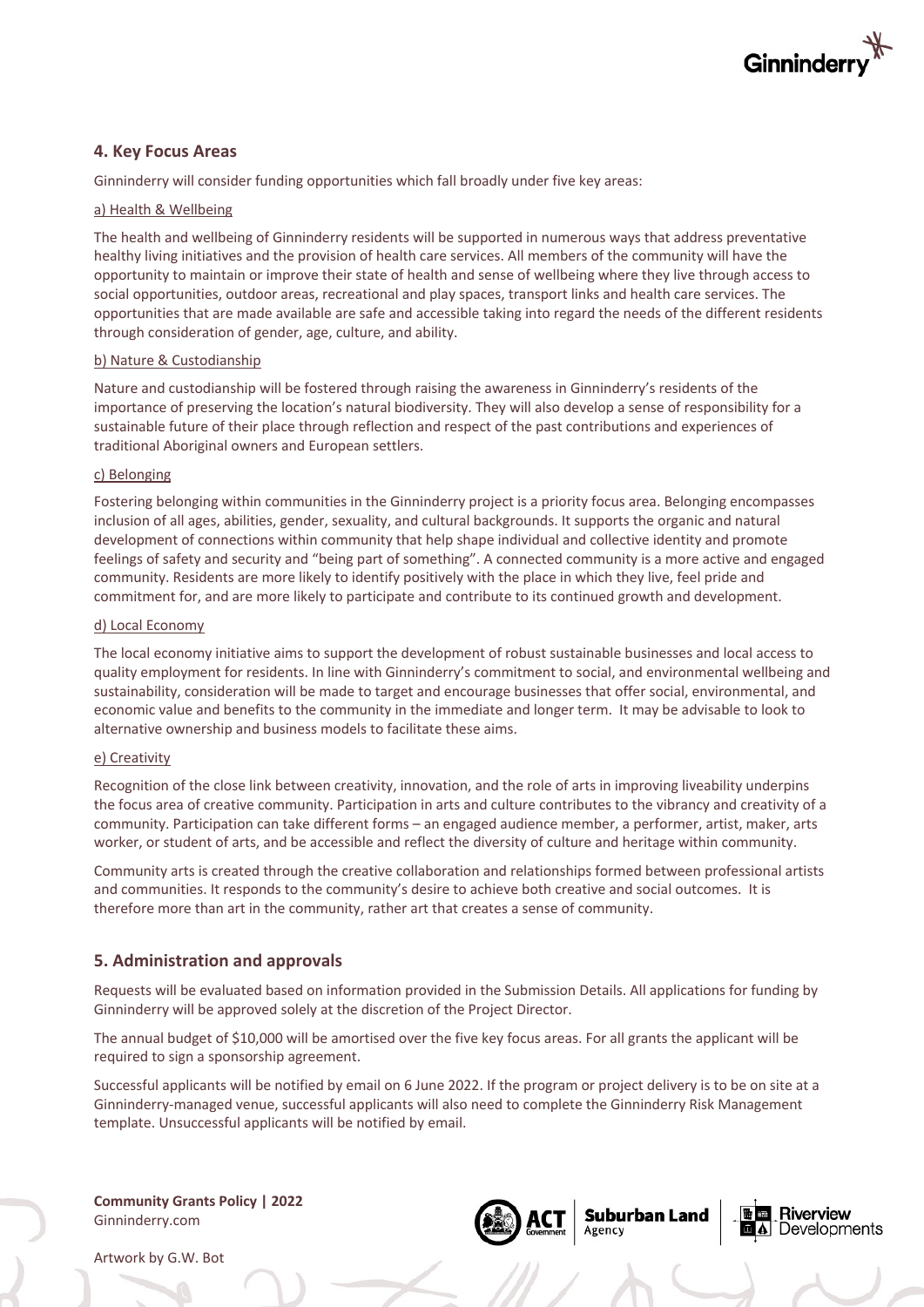

### **6. Branding**

A condition of the Sponsorship Agreement is for acknowledgement of Ginninderry's support in all associated output such as media releases, newsletters, printed material, and websites. Approved forms of branding and acknowledgement statements will be provided to successful applicants. Ginninderry reserves the right to approve any branded material before publication.

#### **7. Submission requirements**

- Applications for support must be submitted with all details under Contact and Submission Details completed.
- Applications close at 5pm, 20 May 2022
- A Notice of decision will be provided on 6 June 2022
- Successful applicants will receive funding during the 2022-23 Financial Year.
- All applications should be addressed to the Ginninderry Community Development Manager, who will make recommendations to the Project Director.
- Applications must be submitted via enquiries@ginninderry.com

If you have any questions or need further information, please contact the Ginninderry Community Development Manager on 1800 316 900.

Please complete all the sections below so we can assess your request for support.

# **Contact Information**

| Organisation |  |
|--------------|--|
| Name         |  |
| Number       |  |
| Email        |  |
| Address      |  |
|              |  |

# **Submission Details**

#### **Summary**

| Name of Project/Program         |      |                 |
|---------------------------------|------|-----------------|
| I am requesting (please circle) | Cash | In-Kind Support |
| To what value?                  |      |                 |
| Does this include GST?          |      |                 |

**Suburban Land**<br>Agency

Riverview Developments

#### **Community Grants Policy | 2022** Ginninderry.com

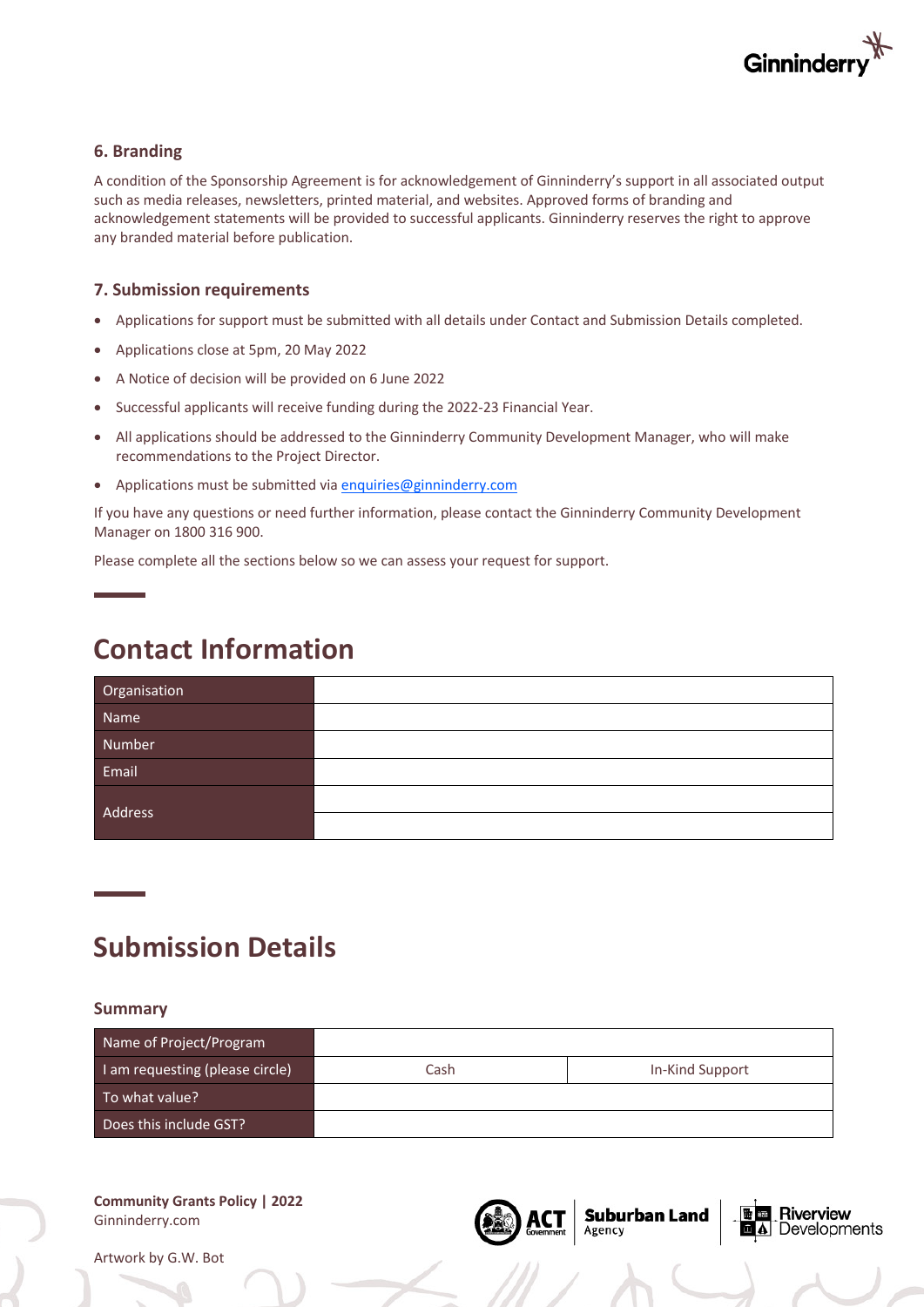

#### **Activity or event details**

Please explain what you are asking us to support, including the name of the event or activity, its objectives, and the event time, date and location (if applicable).

## **About you / your organisation**

Please expand background, values, objectives, and history.

**Community Grants Policy | 2022** Ginninderry.com

 $\text{ACT}_{\text{Government}}$  Suburban Land

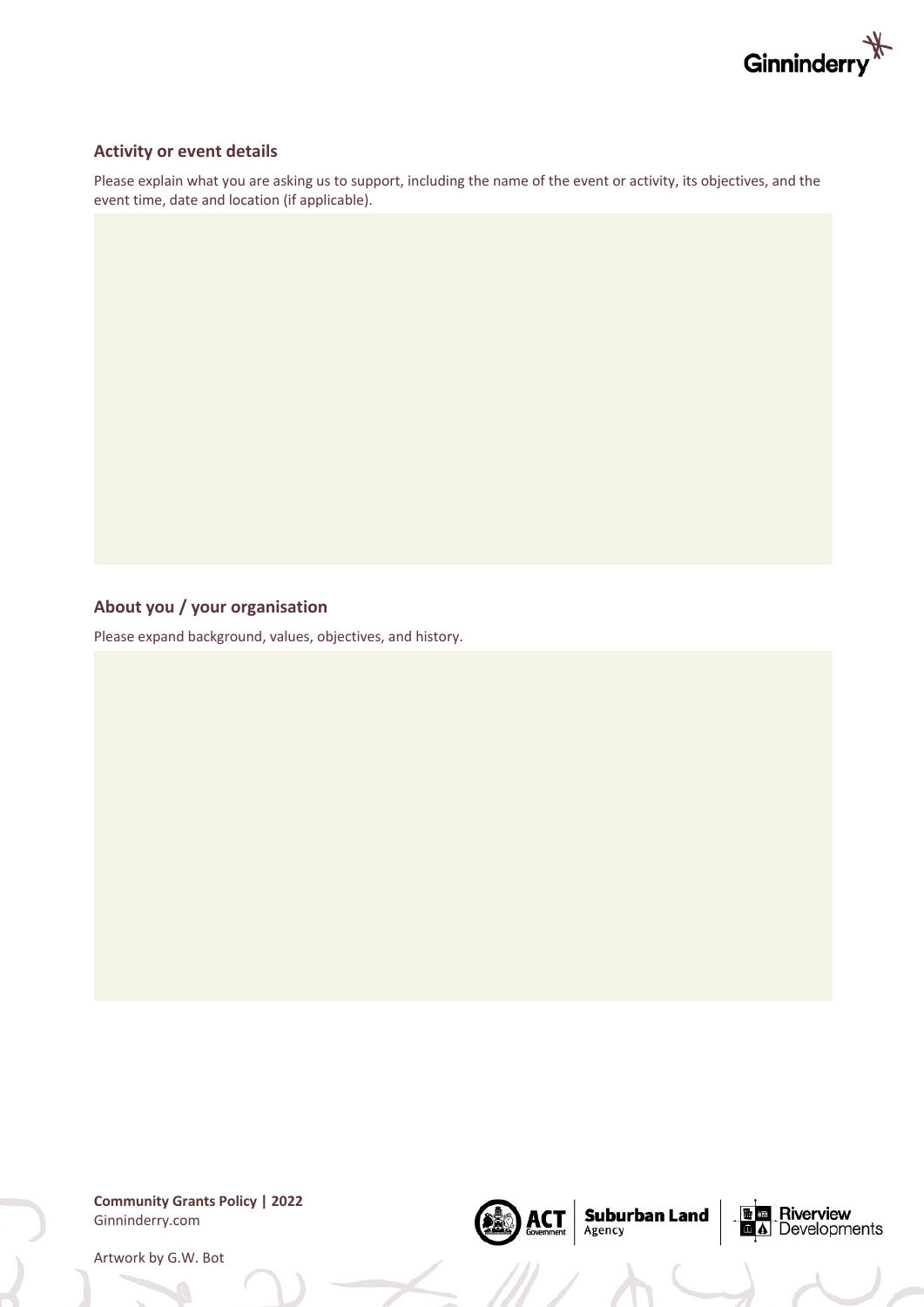

#### **About your audience**

Please supply demographic details of your audience, tell us which industry sector you represent and/or give details of the expected attendance at your event/activity/program.

 $\left|\underset{\text{Government}}{\text{ACT}}\right|$  Suburban Land

B

**DE B** Riverview<br>**D** A Developments

How does this request align with our aims?

**Community Grants Policy | 2022** Ginninderry.com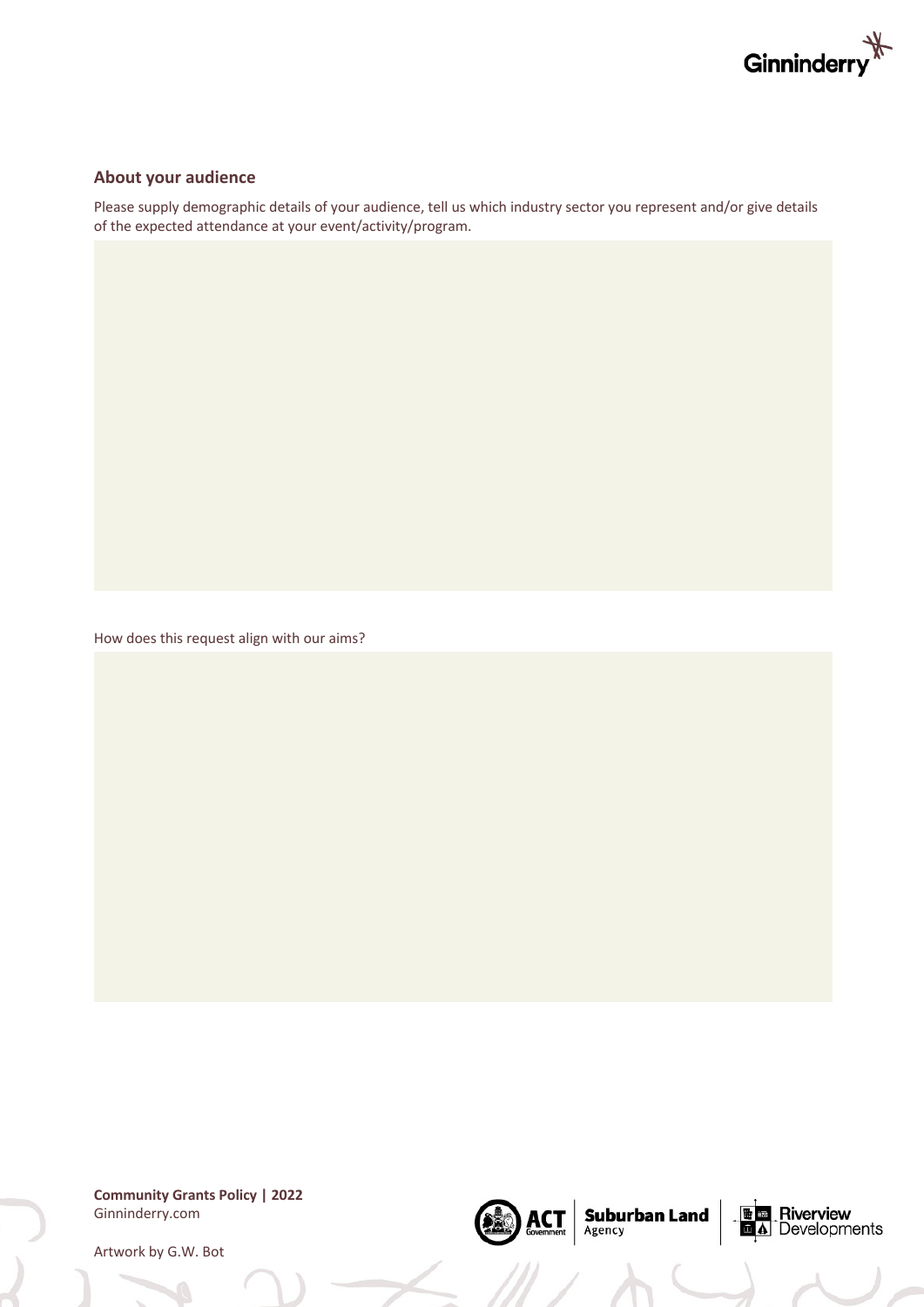

Tell us why you think this sponsorship is a good 'fit' for the local community.

# **Other sponsors / contributors**

Please list, including the value of their sponsorship / contribution.

**Community Grants Policy | 2022** Ginninderry.com



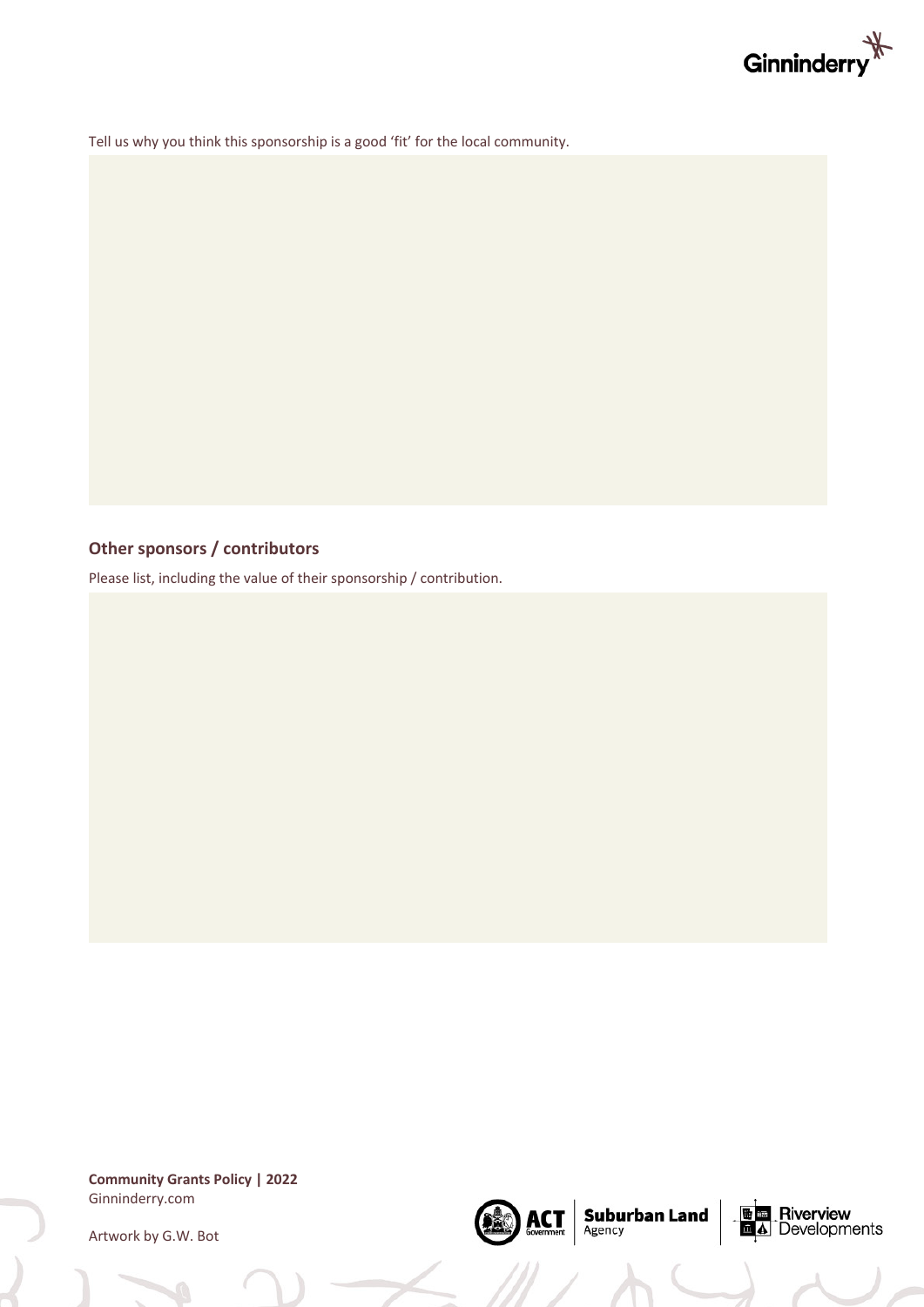

### **Applicant Contribution**

Please list value of in-kind and cash contributions including personnel, administration costs, materials, volunteer time etc.

 $\left|\underset{\text{Government}}{\text{ACT}}\right|$  Suburban Land

(DEC)

**E E** Riverview<br>**E** A Developments

Please provide details of how you will acknowledge Ginninderry's support.

**Community Grants Policy | 2022** Ginninderry.com